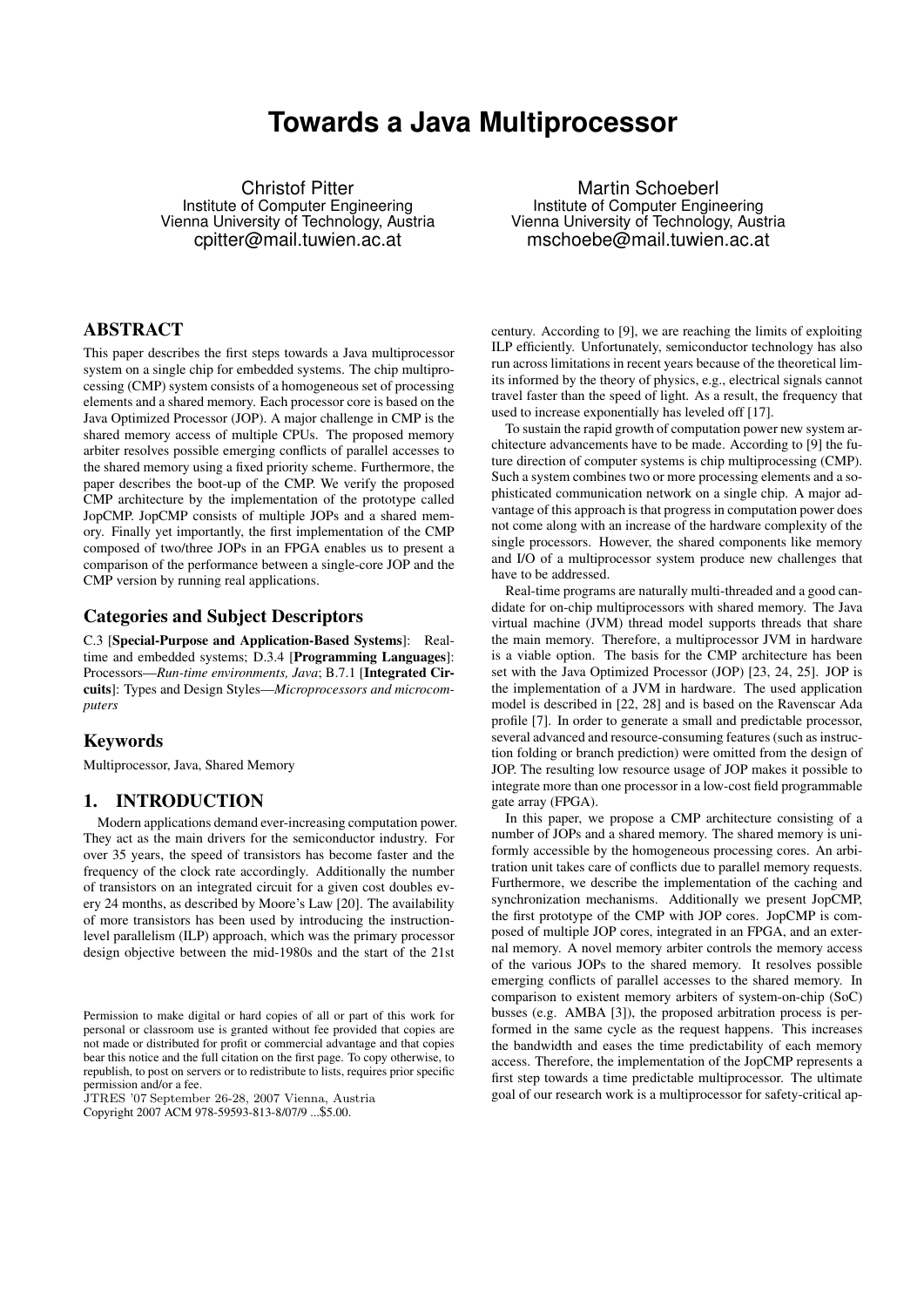plications. Moreover, an acceptable performance compared with mainstream non real-time Java systems is an objective.

The rest of the paper is structured as follows. Section 2 presents related work. In Section 3, we describe the proposed CMP architecture and go into details of the memory model and caching. Additionally the issue of synchronization is examined. Section 4 describes the first implementation of the JopCMP system, including the boot-up sequence and the shared memory access management of the CMP. Section 5 presents experiments with the JopCMP prototype. We compare the performance of the CMP against a single processor. Finally, Section 6 concludes the paper and provides guidelines for future work.

# 2. RELATED WORK

In this paper, we argue that the replication of a simple pipeline on a chip is a more effective use of transistors than the implementation of super-scalar architectures. The following two subsections are about the progress made in CMP.

#### 2.1 Mainstream Multiprocessors

Due to the power wall [\[9\]](#page-7-1), the trend towards CMP can be seen in mainstream processors. Currently, three quite different architectures are state-of-the-art:

- 1. Multi-core versions of super-scalar architectures (Intel/AMD)
- 2. Multi-core chip with simple RISC processors (Sun Niagara)
- 3. The CELL architecture

Mainstream desktop processors from Intel and AMD include two or four super-scalar, simultaneous multithreading processors, which are just replications of the original, complex cores. Sun took a completely different approach with its Niagara T1 [\[15\]](#page-7-10). The T1 contains eight processor cores. Each core consists of a simple six-stage, single-issue pipeline similar to the original five-stage RISC pipeline. The additional pipeline stage adds fine-grained multithreading. The first version of the chip contains just a single floating-point unit that is shared by all eight processors. The design is targeted to server workloads.

The Cell multiprocessor [\[10,](#page-7-11) [13,](#page-7-12) [14\]](#page-7-13) is an example of a heterogeneous multiprocessor system. The Cell contains, besides a PowerPC microprocessor, eight synergistic processors (SP). The bus is clocked at half of the processor speed (1.6 GHz). It is organized in four rings each 128 bit wide, two in each direction. A maximum of three non-overlapping transfers on each ring are possible. The SPs contain on-chip memory instead of a cache. All memory management, e.g. transfer between SPs or between on-chip memory and main memory, is under program control, which makes programming a difficult task.

All of the above CMP architectures are optimized for average case performance and not for worst-case execution time (WCET). The complex hardware complicates the timing analysis. Our overall goal is a homogeneous CMP design that is analyzable with respect to WCET. The paper presents the first step towards this.

## 2.2 Embedded Multiprocessors

In the embedded system domain, two different CMP architectures are distinguished:

- 1. heterogeneous multiprocessors
- 2. homogeneous multiprocessors

Multiprocessors with a heterogeneous architecture combine a core CPU for controlling and communication tasks and additional digital signaling processing elements, interface processors or mobile multimedia processing units. These units are connected together using multi-level buses or switches. Some functional units may have their own individual memories along with shared memory structures. They are often tailored for specific applications. Some examples of heterogeneous multiprocessors include the Nomadik [\[1\]](#page-6-0) from ST designed for mobile multimedia applications, the Nexperia PNX-8500 [\[8\]](#page-7-14) from Philips aimed at digital video entertainment systems, or the OMAP family [\[19\]](#page-7-15) from TI designed to support 2.5G and 3G wireless applications.

Gaisler Research AB designed and implemented a homogeneous multiprocessor system. It consists of a centralized shared memory and up to four LEON processor cores that are based on the SPARC V8 architecture [\[11\]](#page-7-16). This embedded system is available as a synthesizable VHDL model. Therefore, it is well suited for SoC designs. We could not find any literature concerning WCET analysis regarding the multiprocessor.

Another example is the ARM11 MPCore [\[4\]](#page-7-17). It introduces a pre-integrated symmetric multiprocessor consisting of up to four ARM11 microarchitecture processors. The 8-stage pipeline architecture, independent data and instruction caches, and a memory management unit for the shared memory make a timing analysis difficult.

The two leaders of the FPGA market Altera and Xilinx both provide software tools and intellectual property (IP) processors to design CMP systems [\[2,](#page-7-18) [5\]](#page-7-19). The Nios II CPUs depict the processing units of the multiprocessor architecture from Altera. It is easy to create a CMP architecture using the GUI interface of the Systemon-a-programmable-chip (SOPC) builder, a tool of the Altera Quartus II design suite. Nevertheless, the dependence on specific IP cores is unavoidable when designing such a system.

In this paper, we concentrate on homogeneous multiprocessors consisting of two or more similar CPUs sharing a main memory. Even though much research has been done on multiprocessors, the timing analysis of the systems has so far been disregarded.

#### 3. CMP ARCHITECTURE

According to [\[12,](#page-7-20) [30\]](#page-7-21), two different possibilities of a tightly coupled multiprocessor system exist (see Figure [1\)](#page-2-0). The core of the *Shared Memory Model* is a global physical memory equally accessible to all processors. These systems enable simple data sharing through a uniform mechanism of reading and writing shared structures in the common memory. This multiprocessor model is called symmetric (shared-memory) multiprocessor (SMP) because all processors have symmetric access to the shared memory. This architecture is known as UMA (uniform memory access).

In contrast, the *Distributed Shared Memory Model* implements a physically distributed-memory system (often called a multicomputer). It consists of multiple independent processing nodes with local memory modules, connected by a general interconnection network like switches or meshes. Communication between processes residing on different nodes involves a message-passing model that requires extensive additional data exchange. The messages have to take care of data distribution across the system and manage the communication. This architecture is called non-uniform memory access (NUMA) because the time for a memory access depends on the location of the memory word.

For time-predictability, the NUMA architecture is less appropriate. Each CPU can access its own local memory very fast but the time to access a data word of another memory in the distributed system takes much longer. Consequently, the memory access times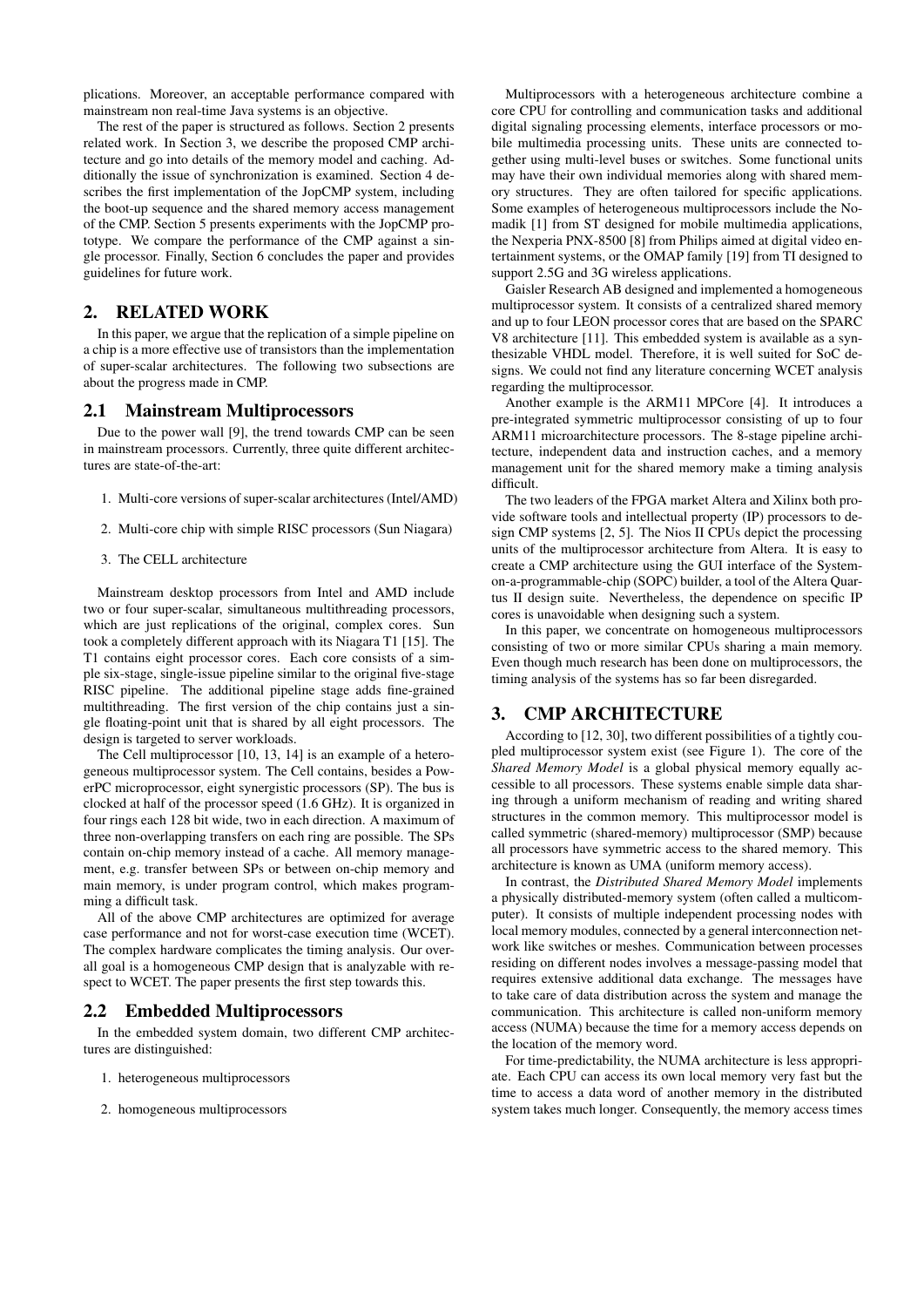

<span id="page-2-0"></span>Figure 1: CMP Memory Models: a) Shared memory model, b) Distributed shared memory model.

can vary extensively. In the SMP architecture, each memory request takes the same time independent of the CPU. Additionally, no message-passing communication system that could limit the bandwidth of the interconnection is needed. Therefore, the SMP architecture is the best choice for analyzing tight bounds of a memory access.

# 3.1 JVM Memory Model

The JVM defines various runtime data areas that are used during the execution of a program [\[18\]](#page-7-22). Some of these data areas are shared between threads, while others exist separately for each thread.

- Stack: Each thread has a private stack area that is created at the same time as the thread containing a frame with return information for a method, a local variable area, and the operand stack. Local variables and the operand stack are accessed as frequently as registers in a standard processor. According to [\[23\]](#page-7-3), a Java processor should provide some caching mechanism of this data area.
- Heap: The heap is the data area where all objects and arrays are allocated. The heap is shared among all threads. A garbage collector (GC) reclaims storage for objects. The GC of the proposed CMP runs on a designated processor.
- Method area: The method area is shared among all threads. It contains static class information such as field and method data, the code for the methods and the constant pool. The constant pool is a per-class table, containing various kinds of constants such as numeric values or method and field references. The constant pool is similar to a symbol table. Part of this area, the code for the methods, is very frequently accessed (during instruction fetch) and therefore is a good candidate for caching.

The specification of the JVM mandates that the heap and the method area be shared among the threads. This memory model favors the shared global memory model as the adequate solution for the multiprocessor using JOP cores. One single shared address space is accessible from all processors.

#### <span id="page-2-1"></span>3.2 CMP Cache Memory

Many SMP architectures support caching of private and shared data [\[9\]](#page-7-1). Since many memory requests can be served by the caches,

the number of accesses to the main memory decreases. Nevertheless, caching of shared data may result in cache coherence problems in a multiprocessor environment. Assume shared data are cached and each processor has a copy of a data word in its own cache. If one processor changes the data word, the other processor will not notice that the data word has become invalid. Hence, two different CPUs could see different values in their caches of exactly the same memory location. There exist cache coherence techniques, e.g. snooping protocols or directory based mechanisms, to secure that no cache coherence problems can arise. Nevertheless, these cache coherence mechanisms require processing overhead and latencies.

In the JVM, each thread has its own JVM stack. The thread very often accesses this memory area. Therefore, in a CMP system it is cached in a so-called stack cache of the corresponding CPU. No cache conflicts can occur because this data is private for each thread.

The method area of the JVM is shared among all the threads. Nevertheless, it is cached in the method cache [\[23\]](#page-7-3) of each CPU. This area is a read-only area. Consequently, no cache coherence conflicts can occur.

The heap of the JVM is the memory region that is not cached, as data cache WCET analysis is problematic. The heap contains all objects that are created by a running Java application. Therefore, the heap represents the memory area used for communication between the multiple CPUs of a CMP.

To summarize, the CMP architecture operates without any cache coherence mechanisms, as cache coherence conflicts are avoided by our CMP architecture.

#### 3.3 Synchronization

Synchronization is an essential part of a multiprocessor system with shared memory. The CMP synchronization support has two important responsibilities:

- Protect access to shared objects
- Avoid priority inversion

The first responsibility of synchronization is to protect access to shared objects. As already mentioned in Section [3.2,](#page-2-1) the heap inside the JVM contains the objects that are shared between threads. If multiple threads need to access the same objects or class variables concurrently, their access to the data must be properly managed. Otherwise, the program will have unpredictable behavior. Therefore, the JVM associates a lock with each object and class. Only one thread can hold the lock at any time. When the thread no longer needs the lock, it returns it to the JVM. If another thread has requested the same lock, the JVM passes the lock to that thread. The traditional approach implementing such objects centers around the use of critical sections: only one process operates on the object at a given time.

JOP, the implementation of the JVM in hardware, solves this problem by a straightforward approach. Suppose several threads are executed depending on the priority of each thread. If one thread accesses a shared object and enters a so-called critical section, it will have to hold exclusive ownership. Therefore, JOP provides two software constructs called monitorenter and monitorexit. In hardware, the synchronization mechanism is implemented by disabling and enabling interrupts at the entrance and exit of the monitor. This simple form of synchronization disallows any context switches until the thread leaves the critical section. Even though this is a viable option for single processor systems, the price is high for this approach. Consequently, the processor cannot interleave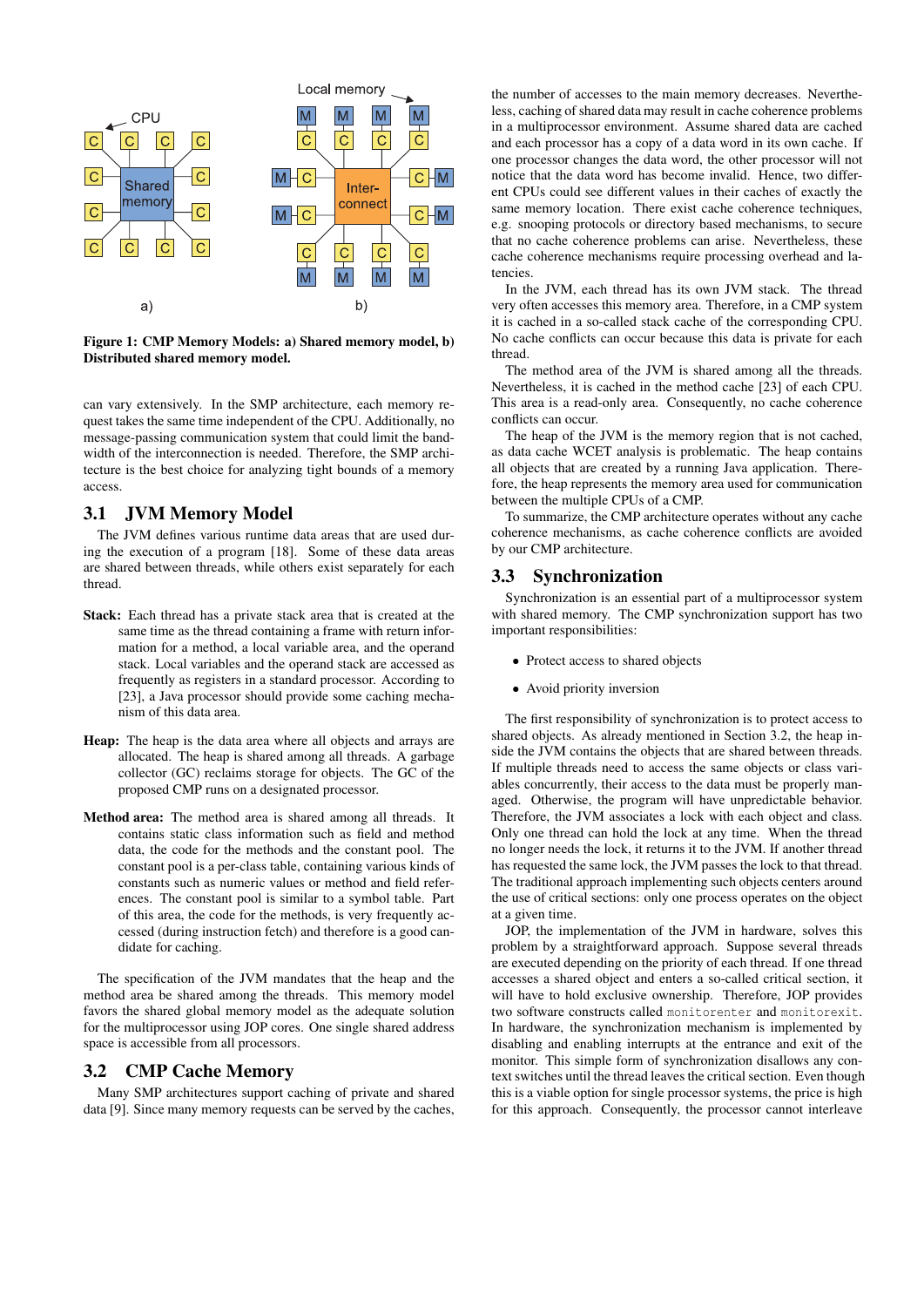programs in different critical sections. This may lead to a degradation of the execution performance. Therefore, a couple of constructs to implement critical sections in hardware [\[29\]](#page-7-23) exist, e.g. the atomic Read-Modify-Write operation based on a test and set instruction.

Especially in the CMP, the synchronization solution with deactivation and activation of interrupts does not suffice. Mutual exclusion cannot be guaranteed because we cannot prevent other CPUs from running in parallel. Threads of different processors may simultaneously access the shared object. Therefore, a synchronization unit is essential for the CMP. If one processor wants to access a shared object, it will have to request a lock. Either the CPU receives the lock or the request is rejected because another CPU is using the object. With the grant of the lock, the processor resides in the critical section and cannot be interrupted. After the processor does not access the shared object anymore, it will release the lock immediately. Another CPU, which is waiting for the lock, will get the permission to access the memory object. The first implementation will make only one global lock available for the heap. Later we will investigate to use multiple locks. The access of each object of the heap will be controlled by its corresponding lock. Though the introduction of multiple locks will increase concurrency, it may induce the risk of deadlock see [\[32\]](#page-7-24). A deadlock is a condition in which two or more threads cannot advance because they request a lock that is held by another thread.

The second responsibility of the CMP synchronization support is the avoidance of priority inversion. If a low priority thread holds a shared resource, a high priority thread cannot access the same resource. Consequently, the high priority thread cannot interrupt the low priority thread until the low priority thread releases the lock. Assume one or more medium priority threads preempt the lowpriority task. Consequently, the high priority thread can be delayed indefinitely, because the medium priority jobs will take precedence over the low priority task and the high priority task as well. An unbounded priority inversion and in fact no time predictability would be the consequence. Solutions for priority inversion for single processor systems include the priority ceiling protocol or the priority inheritance protocol [\[16\]](#page-7-25). The work of Wang et al. [\[31\]](#page-7-26) presents two algorithms of priority inheritance locks for multiprocessor realtime systems. If a low priority processor locks a high priority processor, the low priority processor will inherit the highest priority of the waiting processors. Hence, no medium priority processors get the chance of interrupting the low priority processor and consequently lock the high priority processor for an indefinite time. The time, the high priority CPU has to wait is bounded.

Even though we know that hardware assisted transactional memory models could be a promising approach for our multiprocessor, we concentrate on memory locks for synchronization in this paper. Future work will investigate the use of transactional memory for the CMP.

# 3.4 CMP using JOPs

The proposed chip multiprocessing system (see Figure [2\)](#page-3-0) uses the SMP architecture. It consists of a shared memory that is uniformly accessible by a number of homogeneous processors. The JOP cores are connected to the shared memory via a memory arbiter that is further explained in Section [4.2.](#page-4-0) This arbiter has to control the memory access of the various JOPs to the shared memory. It resolves possible emerging conflicts of parallel accesses to the shared memory dependent on the priority of the CPU that requested access. Each CPU is assigned a unique priority in the system.

Each core contains a local method and stack cache. Furthermore,



<span id="page-3-0"></span>Figure 2: Time predictable CMP architecture.

the depicted CMP architecture shows a scheduling and synchronization unit. The preemptive scheduler is assigned to distribute the real-time tasks among the processors. Synchronization has the responsibility to coordinate access to the shared objects by a mutual exclusion mechanism. Due to different priorities of the multiple processors, a low priority processor shall not be able to block a high priority processor indefinitely. Therefore, this priority inversion problem is solved by using priority inheritance locks for shared objects.

On-chip IO devices, such as a controller for real-time Ethernet or a real-time field bus, may be mapped to shared memory addresses and are connected via the memory arbiter.

## 4. IMPLEMENTATION

In the following section, we describe our implementation of a CMP system based on JOP. Multiple cores are connected via a lowlatency arbiter to a shared main memory. We subsequently refer to the prototype as JopCMP.

## <span id="page-3-1"></span>4.1 JopCMP Boot-up Sequence

One interesting issue for a CMP system is the question how the startup or boot-up is performed. Before we explain the CMP solution, we need an understanding of the boot-up sequence of JOP in an FPGA. On power-up, the FPGA starts the configuration state machine to read the FPGA configuration data either from a Flash or via a download cable (for development). When the configuration has finished an internal reset is generated. After that reset, microcode instructions are executed starting from address 0. At this stage, we have not yet loaded any application program (Java bytecode). The first sequence in microcode performs this task. The Java application can be loaded from an external Flash or via a serial line (or USB port) from a PC. The microcode assembly configured the mode. Consequently, the Java application is loaded into the main memory. To simplify the startup code we perform the rest of the startup in Java itself, even when some parts of the JVM are not yet setup.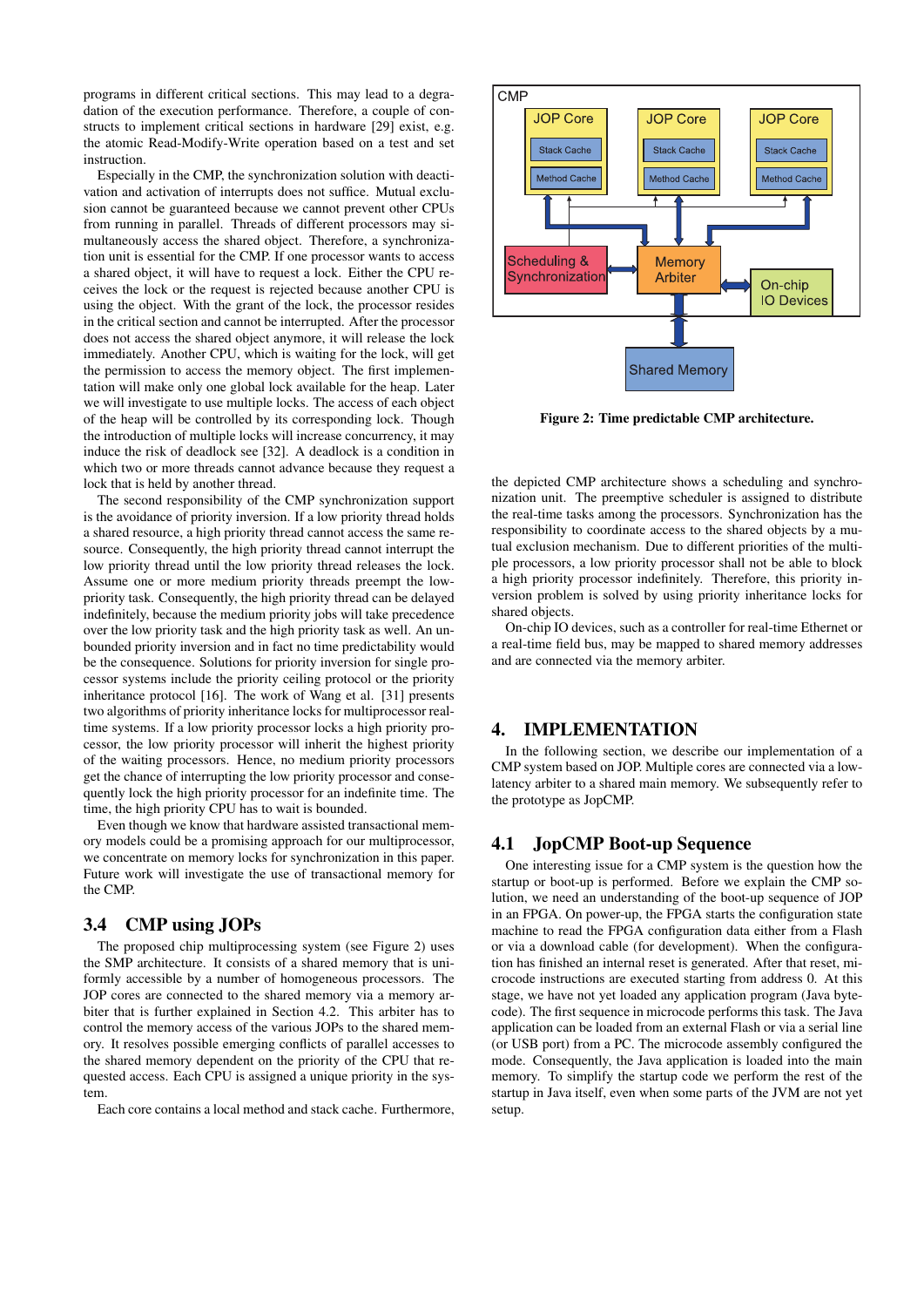In the next step, a minimal stack frame is generated and the special method Startup.boot() is invoked. From now on JOP runs in Java mode. The method boot () performs the following steps:

- Send a greeting message to *stdout*
- Detect the size of the main memory
- Initialize the data structures for the garbage collector
- Initialize java.lang.System
- Print out JOP's version number, detected clock speed, and memory size
- Invoke the static class initializers in a predefined order
- Invoke the main method of the application class

The boot-up process is the same for all processors until the generation of the internal reset and the execution of the first microcode instruction. From that point on, we have to take care that *only one* processor performs the initialization steps.

All processors in the CMP are functionally identical. Only one processor is designated to boot-up and initialize the whole system. Therefore, it is necessary to distinguish between the different CPUs. We assign a unique CPU identity number (CPU ID) to each processor. Only processor CPU0 is designated to do all the boot-up and initialization work. The other CPUs have to wait until CPU0 completes the boot-up and initialization sequence. At the beginning of the booting sequence, CPU0 loads the Java application. Meanwhile, all other processors are waiting for an *initialization finished* signal of CPU0. This busy wait is performed in microcode. When the other CPUs are enabled, they will run the same sequence as CPU0. Therefore, the initialization steps are guarded by a condition on the CPU ID.

In our current prototype, we let all additional CPUs also invoke the main method of the application. This is a shortcut for a sim-ple evaluation of the system<sup>[1](#page-4-1)</sup>. In a future version, the additional CPUs will invoke a system method to be integrated into the normal scheduling system.

## <span id="page-4-0"></span>4.2 Memory Arbiter

The general structure of a system-on-a-chip (SoC) architecture combines SoC modules with a data exchange interconnection. A CMP is formed of several processors connected to a shared memory module. Some sort of SoC interconnection has to enable data exchange between the SoC modules.

One major design decision regards the type of interconnection that is used. Our system requires a fast, point-to-point connection between each CPU and the memory. We still have to keep in mind that a parallel access to the memory is not possible and would lead to a conflict. Therefore, some kind of synchronization mechanism has to take care of this problem. Additionally, each memory access should be as fast as possible and time predictable.

Communication on SoC is an active research area with focus on network-on-chip (NoC) [\[6\]](#page-7-27). NoC is not the appropriate architecture for JopCMP. First, the interconnection of JopCMP does not have to be a network because our system consists of a couple of masters (JOP) and only one slave (shared memory). The communication between the masters takes place using shared memory and not packet oriented messages. Consequently, there is no use of a

network connecting all modules with each other. A NoC usually introduces long latencies that cannot be tolerated for our memory system (we avoid data caches to achieve better temporal predictability). Furthermore, the network contentions within the routers may cause varying latencies [\[6\]](#page-7-27) that make WCET analysis more complex and conservative.

For the JopCMP the simple SoC interconnect (SimpCon) [\[26\]](#page-7-28) is used to connect the SoC modules. This synchronous on-chip interconnection is intended for read and write transfers via pointto-point connections. The master starts the transaction. The read or write request, as well as the address and data of the slave, is valid for one cycle. If the slave needs the address or data longer than a cycle, it has to store it in a register. Consequently, the master can continue to execute its program until the result for a read is needed. The slave informs the master by a signal called *rdy cnt* when the requested data will be available. In addition, this signal also serves as an early notification of the completion of the data access. This mechanism allows the master to send a new request before the former has been completed. This form of pipelining permits fast data transfer.

SimpCon is well suited for on-chip point-to-point connections. Nevertheless, the specification does not support synchronization of connecting multiple masters to a shared slave. Therefore, we introduce a central arbiter. The SimpCon interface can be used as interconnect between the masters and the arbiter and the arbiter and the slave. In this case, the arbiter acts as slave for each JOP and as master for the shared memory. The arbitration and signal routing is completely transparent for the masters and the slaves. No bus request (as e.g., in AMBA [\[3\]](#page-7-9)) phase has to precede the actual bus transfer. Without contention, the arbiter introduces zero cycle latency for a transaction.

The arbiter is designed for the SimpCon interface. In the JopCMP architecture, it plays the important role of controlling the memory access of the various CPUs to the shared memory. It resolves possible emerging conflicts of parallel accesses to the shared memory. The implemented arbitration scheme uses fixed priority. As already mentioned in Section [4.1,](#page-3-1) each CPU is assigned a unique ID. This CPU ID establishes the priority for each CPU. The CPU with the lowest CPU ID has top priority. The memory arbiter dissolves any simultaneous memory accesses by determining an order of precedence.

Zero cycle latency is the design objective of the memory arbiter. Assume that two processors want to access the shared memory at the same clock cycle. Consequently, the arbiter has to decide which CPU is granted the request. This arbitration process is performed in the same cycle as the request happens. Consequently, the time to access the memory is reduced and the bandwidth increases extensively. Whether this form of zero cycle arbitration would scale to a large number of processors is an open question and the topic of future work.

In [\[21\]](#page-7-29) two different approaches of analyzing the timing behavior are compared with respect to schedulability analysis and WCET analysis. The system consists of a direct memory access (DMA) and JOP, both accessing a shared memory using the proposed arbiter. Pitter and Schoeberl treat the DMA task as the top priority real-time task with a regular memory access pattern. The outcome of this paper shows that this arbiter allows WCET analysis by modeling the DMA memory access into the WCET values of the tasks running on JOP. Each memory access is modeled with the maximum blocking time: three cycles of the DMA unit. In the JopCMP system, the DMA unit is replaced by another JOP. Therefore, the blocking times can be much higher; for example, because of a cache load. We will investigate different approaches

<span id="page-4-1"></span><sup>&</sup>lt;sup>1</sup>In the main method we execute different applications based on the CPU ID.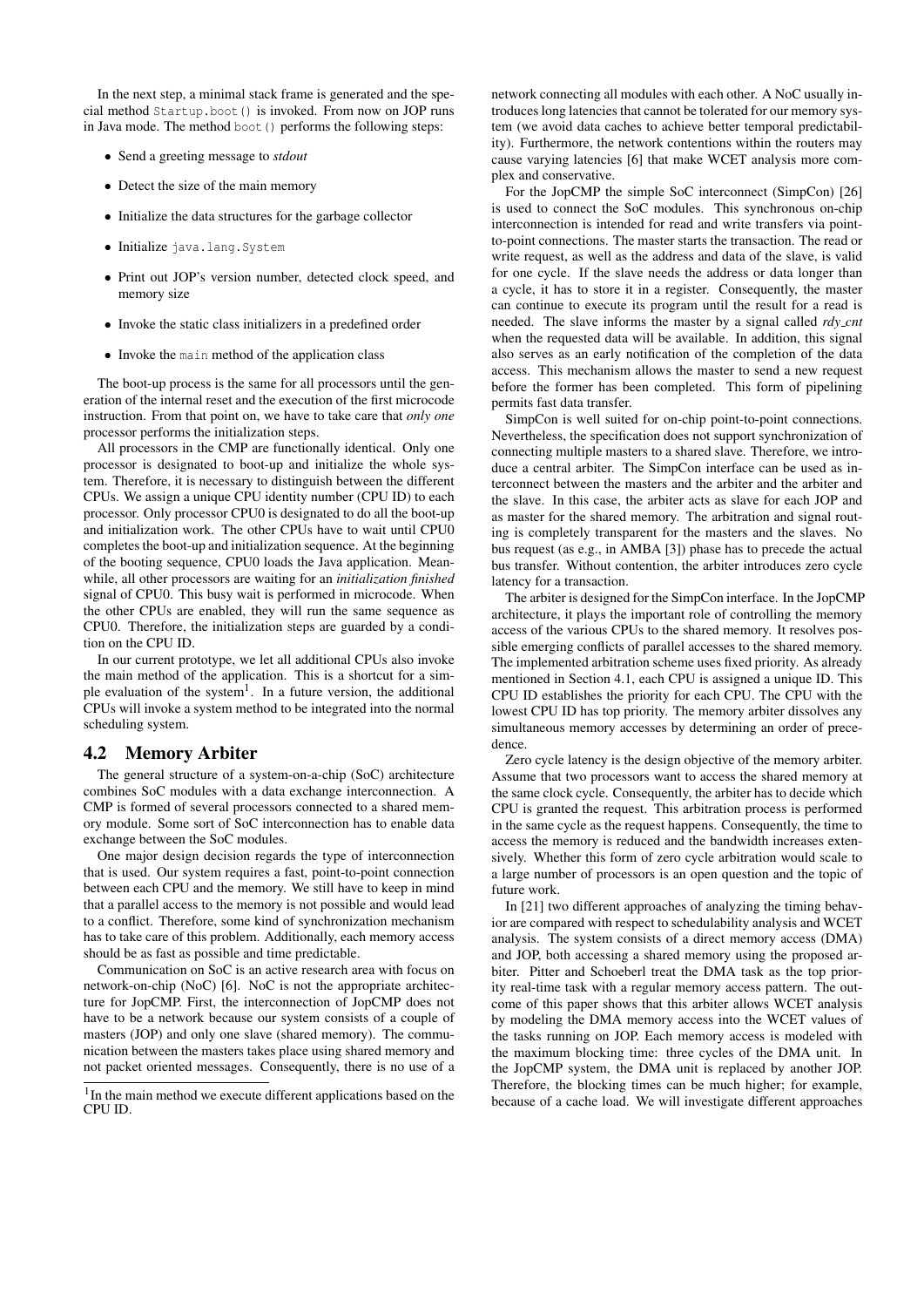

<span id="page-5-0"></span>Figure 3: Dual-core JopCMP system.

to solve this problem in our future work in order to provide a time predictable shared memory access scheme.

#### 4.3 JopCMP Prototype

The first prototype of the proposed CMP consists of multiple JOPs [\[23\]](#page-7-3), the proposed memory arbiter, a memory interface and an SRAM memory. Both CPUs, the memory arbiter and the memory interface are implemented on an Altera Cyclone FPGA. SimpCon [\[26\]](#page-7-28), the SoC bus, connects the JOPs with the arbiter. The arbiter is connected via SimpCon to the memory interface. As illustrated in Figure [3](#page-5-0) the memory interface connects the external memory to the FPGA. This 1 MByte, 32-bit external SRAM device represents the shared memory of the JopCMP.

The dual-core JopCMP runs at a clock frequency of 80 MHz, resulting in a period of 12.5 ns per cycle. The SRAM-based shared memory has an access time of 15 ns per 32-bit word. Hence, every memory access needs a minimum of 2 cycles.

The JopCMP system features a couple of different I/O interfaces, such as a serial interface, a USB interface and several I/O pins of the FPGA board. Usually, the application pretends either one CPU owns the exclusive access of the I/O ports, or more processors share I/O interfaces. The benchmarks used for prototyping our JopCMP do not require I/O access of all CPUs. Consequently, the top priority JOP holds the sole access to the I/O world.

To summarize, the CPUs share the main memory but only one JOP is able to communicate with external devices. Despite this, the possibility of sharing the I/O can be implemented using an arbitration unit for the I/O access.

## 5. EXPERIMENTS

In this section, we provide performance measurements obtained on real hardware. The FPGA platform enables us to compare the performance between a single-processor system and the JopCMP system composed of multiple JOP cores. The measured results are achieved by running real applications in real hardware. We use the embedded Java benchmark suite called JavaBenchEmbedded, as described in [\[23\]](#page-7-3), for our experiments.

We make use of two real-world examples with industrial background herein after referred to as Lift and Kfl to represent two independent tasks. Lift is a lift controller used in an automation factory. Kfl is one node of a distributed real-time system to tilt the line over a train for easier loading and unloading of goods wagons. Both applications consist of a main loop that is executed periodically. Only one task executes on a single CPU at a given time in our experiments. We measure the execution in iterations per second, which means that a higher value implies a better performance.

The baseline for the comparison is the performance of a singlecore. Table [1](#page-5-1) shows the performance numbers at different clock frequencies for the single-core.

Table 1: Benchmark results in iterations/s for a single-core JOP at different clock frequencies.

<span id="page-5-1"></span>

| App  | 75 MHz | 80 MHz | $100$ MHz |
|------|--------|--------|-----------|
| Кfl  | 13768  | 14667  | 18347     |
| Lift | 12318  | 13138  | 16425     |

<span id="page-5-2"></span>Table 2: Benchmark results in iterations/s of a dual JopCMP system at a clock frequency of 80 MHz.

| Processor | JOP <sub>0</sub> | JOP1  | JOP <sub>0</sub>          | JOP1 | JOP <sub>0</sub> | JOP1 |
|-----------|------------------|-------|---------------------------|------|------------------|------|
| Appl.     | Lift             | Lift  | Κfl                       | Lift | Lift             | Кfl  |
| Result    | 12951            | 12951 | 14435 12374   12574 14296 |      |                  |      |

## 5.1 Comparison at CMP Frequency

In the first experiments, we compare JopCMP versions with two and three cores against a single-core at the same clock frequency. Those measurements provide insights how limiting the memory bandwidth is.

We start with a comparison of the performance measurements of a dual-core JopCMP against the performance of a traditional singlecore JOP. Both systems run at the same clock frequency of 80 MHz. Running only one task on JOP results in 14667 iterations/s for Kfl. Task Lift achieves 13138 iterations/s (as shown in Table [1\)](#page-5-1).

Table [2](#page-5-2) shows the benchmark results running two tasks simultaneously on a dual-core JopCMP system at a frequency of 80 MHz. First, we measured the execution by running two Lift tasks, one on each CPU. The speedup of the overall system is calculated by dividing the sum of the performance of both tasks by the performance of the task running on the single processor. This calculates to

$$
Speedup_{dualcore} = \frac{12951 + 12951}{13138} \approx 1.97.
$$
 (1)

Each task running on a different CPU executes 12951 iterations/s. The result indicates that the two tasks do not access the memory very often in parallel. Otherwise, the memory contention would reflect a difference between the results. Additionally, each result does not diverge greatly from the result of the single processor. The outcome of the experiment is that the JopCMP is 1.97 times faster than the single JOP for Lift both running at 80 MHz.

In the next experiment, the high priority JOP0 executes the Kfl task and JOP1 runs the task Lift. The results show that the task running on CPU0 is slowed down just by 1.6% comparing to the execution of the single task on the single JOP. Furthermore, the low priority CPU1 executes the main loop of Lift 12374 times per second. This task is slowed down by 5.8% due to the memory contention with the second JOP.

We exchange the tasks between the CPUs for a further experiment. Task Lift experiences a decrease of 4.3% and task Kfl decreases by 2.5%. The results of Table [2](#page-5-2) indicate that task Lift experiences a larger slowdown than task Kfl, irrespective whether it is executed on CPU0 or on CPU1.

In conclusion, the processing performance greatly increases due to the use of two JOPs in the JopCMP system. The comparison of the measurements between the dual-core and the single JOP shows, that each single task in the JopCMP system experiences only a small slowdown in performance as measured by iterations per second. The cause is the access contention to the shared memory.

The maximum frequency of the tri-core JopCMP is 75 MHz.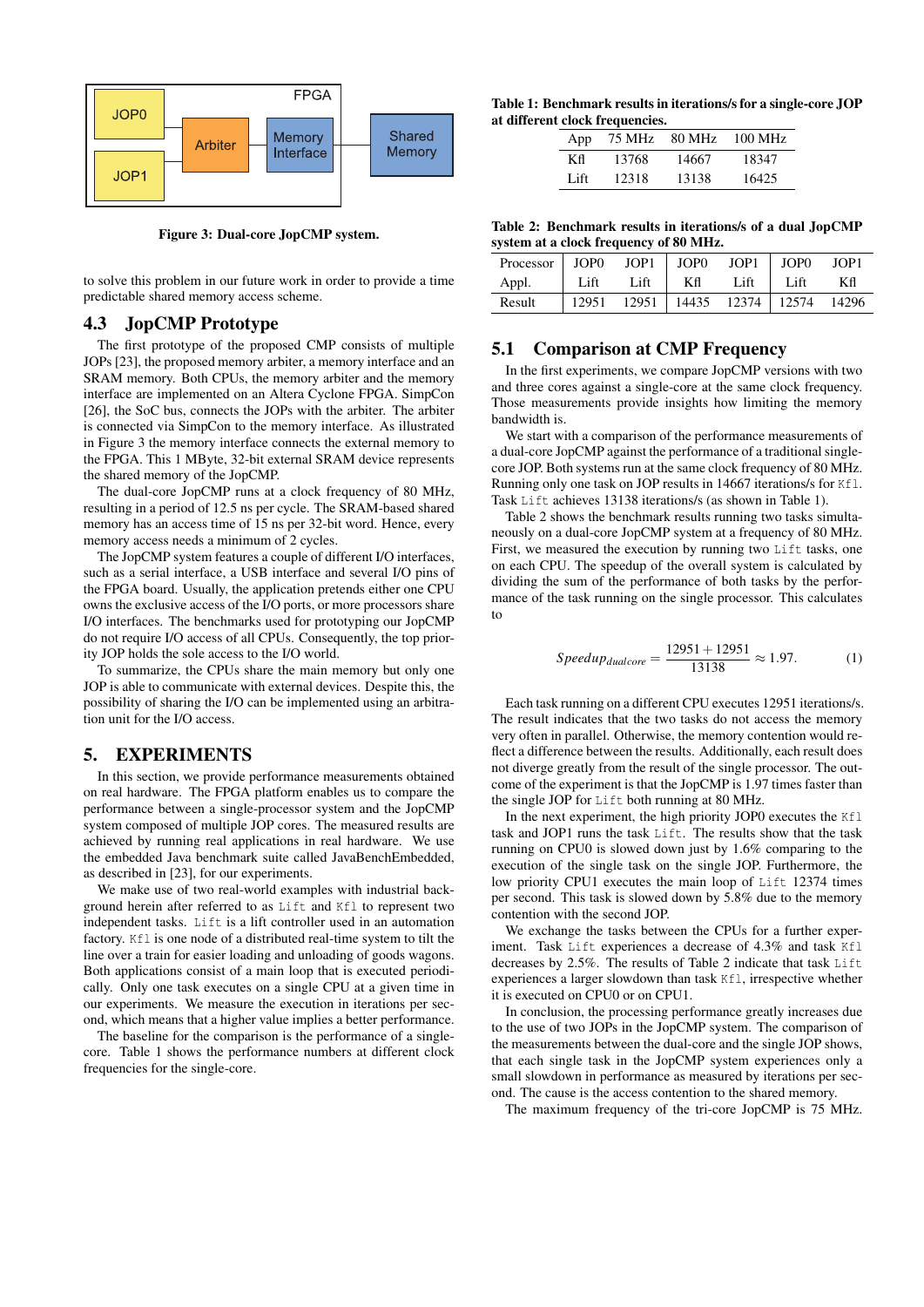Table 3: Benchmark results in iterations/s of a tri-core JOP system at a clock frequency of 75 MHz.

<span id="page-6-1"></span>

| Processor | JOP <sub>0</sub> | JOP1  | JOP2  |
|-----------|------------------|-------|-------|
| Appl.     | Lift             | Lift  | Lift. |
| Result    | 11736            | 11538 | 11260 |

Therefore, we measure the speedup of the CMP system compared to JOP running at a clock frequency of 75 MHz. The Lift achieves 12318 iterations/s on JOP. Table [3](#page-6-1) depicts the results of the CMP. Equation [2](#page-6-2) presents the calculation of the speedup. Only 7% slowdown relative to the theoretical maximum speedup of 3 indicates either a large headroom in the memory interface or that the benchmark is actually small enough to fit into the method cache.

<span id="page-6-2"></span>
$$
Speedup_{tricore} = \frac{11736 + 11538 + 11260}{12318} \approx 2.80.
$$
 (2)

## 5.2 Comparison Against a Single Core

As we see in Table [4](#page-6-3) the maximum clock frequency depends on the number of cores. For a fair comparison of the full system speedup, we have to take the reduced clock frequency for JopCMP into account. Therefore, we compare the dual- and tri-core speedup against a single-core where all designs are clocked at their maximum frequency.

Equation [3](#page-6-4) shows that the real speedup of a dual-core version of JOP, measured with the benchmark Lift, against a 100 MHz single-core is about 58%.

<span id="page-6-4"></span>
$$
Speedup_{dualcore} = \frac{12951 + 12951}{16425} \approx 1.58. \tag{3}
$$

In the last experiment, we compare the performance of JOP with a tri-core JopCMP system both running at their maximum clock frequencies. JOP executes the Lift 16425 iterations/s at a clock speed of 100 MHz (see Table [1\)](#page-5-1). Table [3](#page-6-1) shows the benchmark results running the Lift task simultaneously on a tri-core JopCMP at the maximum frequency of 75 MHz. The speedup of the tri-core system calculates to

$$
Speedup_{tricore} = \frac{11736 + 11538 + 11260}{16425} \approx 2.10.
$$
 (4)

Even though the CMP runs at a reduced clock frequency of 75 MHz, the tri-core JopCMP provides a 2.1 times better overall performance compared to the traditional single-core JOP at 100 MHz.

To recapitulate, the performance measurements provide a promising indication that the memory system is not the bottleneck of the JopCMP. It seems that there is enough headroom for further devices. As future research, we will evaluate if the single cycle arbitration is worth the reduced clock frequency or if a pipeline stage that introduces an additional cycle latency is a better solution. Furthermore, we will evaluate the influence of different arbitration schemes on the WCET of the individual tasks.

#### 5.3 Resource Consumption

Finally, Table [4](#page-6-3) shows the resource consumptions and the maximum frequencies of a typical version of JOP and the JopCMP versions implemented in an Altera EP1C12 FPGA. We can see the differences in the resource consumptions by looking at the two basic

Table 4: Comparison of resource consumption between JOP and the JopCMP versions.

<span id="page-6-3"></span>

| Processor  | Resources | Memory | fmax  |
|------------|-----------|--------|-------|
|            | (LC)      | (KB)   | (MHz) |
| <b>JOP</b> | 2815      | 7.63   | 100   |
| Dual-core  | 5540      | 15.62  | 80    |
| Tri-core   | 8219      | 23.42  | 75    |

structures of an FPGA, Logic Cells (LC) and embedded memory blocks. The dual-core consumes roughly twice as much of LCs and memory blocks as JOP. Nevertheless, only 46% of LCs and 52% of memory blocks of the low-cost Cyclone FPGA are used. It runs at a clock frequency of 80 MHz. The tri-core JopCMP runs at a maximum clock frequency of 75 MHz. It requires 68% of the total LCs and 78% of the total memory blocks available on the FPGA. Therefore, this low-cost FPGA does not provide enough space to integrate additional JOPs. In summary, the experimental results and the resource consumptions of the JopCMP prototype are encouraging. We can observe a slight degradation of the maximum clock frequency when using more and more JOP cores due to the increasing combinational logic of the arbiter. Nevertheless, we will further evaluate CMP implementations with additional JOPs sharing a single memory in future work.

## 6. CONCLUSION

In this paper, we introduced a CMP architecture consisting of a number of JOP cores and a shared memory. We demonstrated the effectiveness of the architecture by the first prototype of a Java multiprocessor called JopCMP. Correct executions of real application tasks verified the implementation with multiple JOP cores. Experiments showed the correct functioning of the implemented boot-up and the memory arbiter. Measurements made a comparison between a single JOP and the JopCMP possible, and endorsed further pursuit of the CMP approach. Future research will show how the CMP system will behave when integrating more than three processing cores in an FPGA.

We have to admit, that the lack of the implementation of a synchronization mechanism prevents more advanced experiments; not any with objects (e.g. producer-consumer problem), shared by multiple processors, could be carried out. This implementation of the combined synchronization mechanism and priority inversion avoidance defines our future work. Additionally, we will investigate realtime multiprocessor scheduling for the proposed CMP.

Furthermore, we will integrate the maximum latency due to collisions on the memory into the WCET tool [\[27\]](#page-7-30) as we have done for the simpler case of DMA devices [\[21\]](#page-7-29). We will investigate the influence on the WCET with different arbitration schemes.

#### Acknowledgement

The TPCM-project received support from the Austrian FIT-IT SoC initiative, funded by the Austrian Ministry for Traffic, Innovation and Technology (BMVIT) and managed by the Austrian Research Promotion Agency (FFG) under grant 813039.

## 7. REFERENCES

<span id="page-6-0"></span>[1] R. C. M. H. Alain Artieri, Viviana D'Alto and W. D. P. Marco C. Rossi. Nomadik - open multimedia platform for next generation mobile devices, TA305 technical article. http://www.st.com, September 2004.